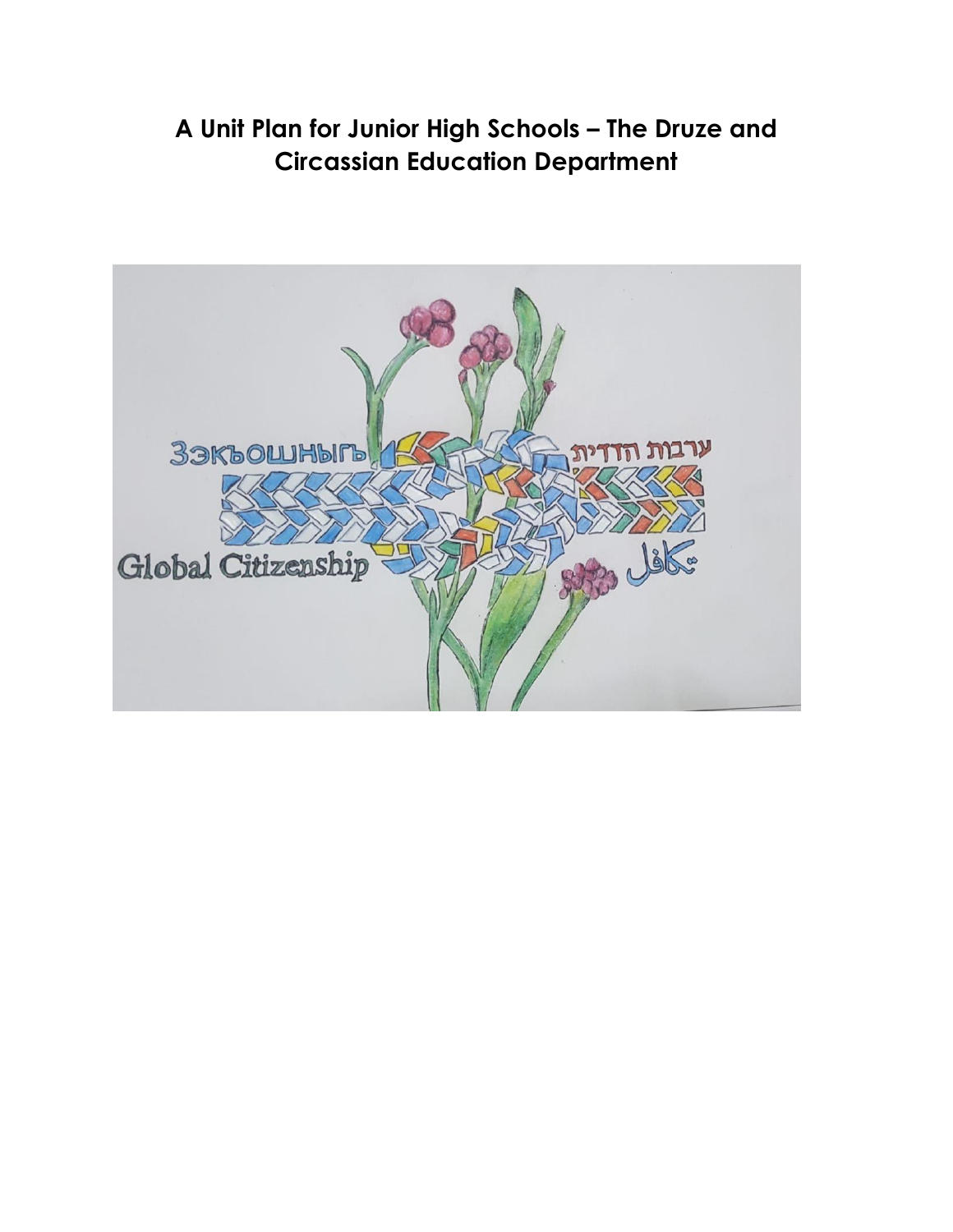### **Global Citizenship**

#### **In this unit, you will:**

- Read and hear about global citizenship
- Get to know what does it means to *rephrase* a sentence
- Write a paragraph on one of the topic subtitles, and describe an event that is related to the topic
- Read a poem on the topic and write one yourself
- Prepare for a project that makes of you a global citizen
- Do some activities on the topic
- Hear a song on the human rights
- Expand your vocabulary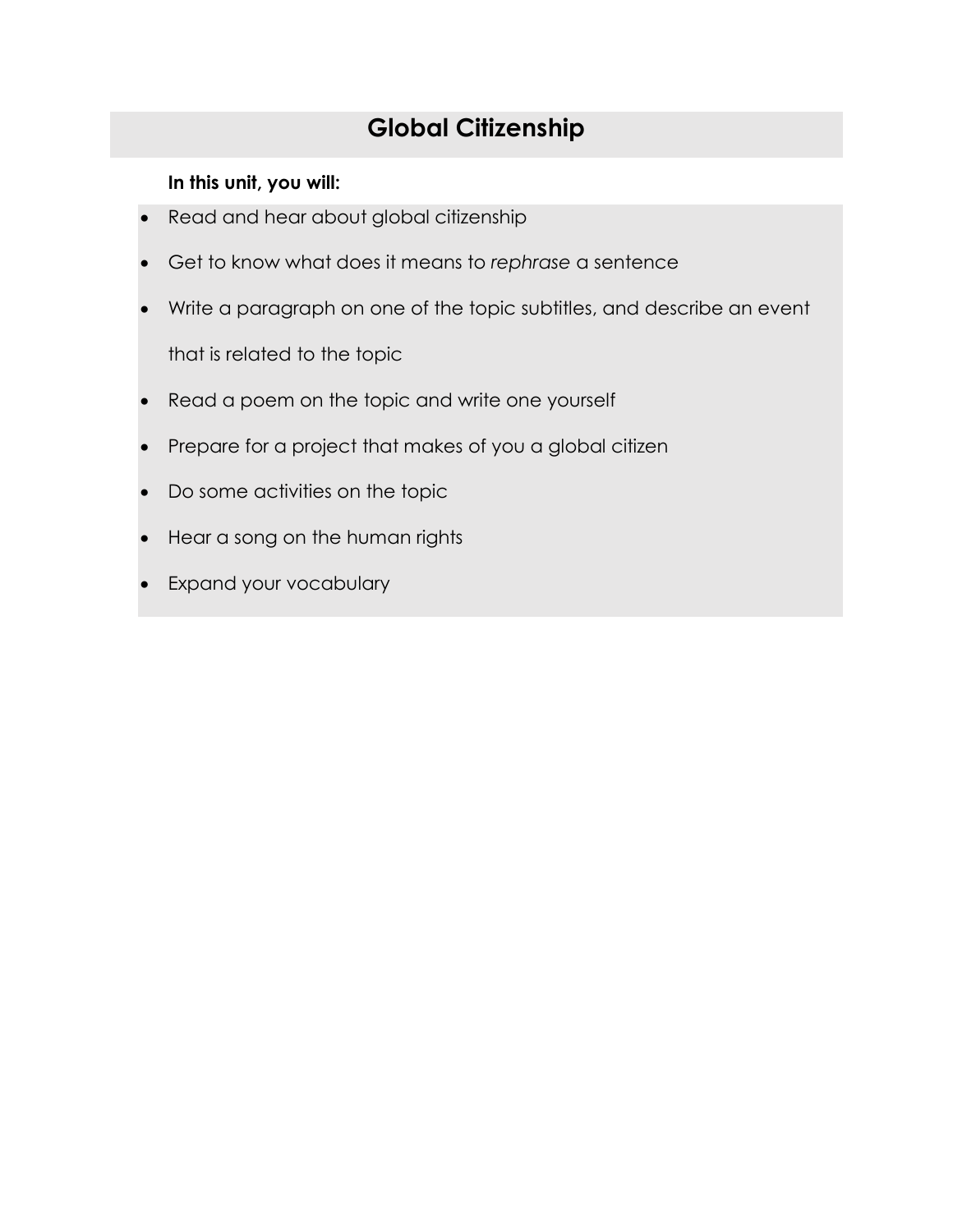**A.Read the following text and try to figure out what does it mean to be a Global Citizen??!**

| ARE YOU A GLOBAL<br>CITIZEN?                                                                                  |
|---------------------------------------------------------------------------------------------------------------|
| To be a global citizen you must                                                                               |
| Understand we were born of this world.<br>Protect our country, the world, when called upon to<br>2.<br>do so. |
| Stand up and defend against the injustices we see.<br>З.                                                      |
| Understand the interconnectedness.<br>4.                                                                      |
| Respect and value diversity.<br>5.                                                                            |
| 6. Take action in meaningful ways                                                                             |
| - Adapted TeachUnicef.org                                                                                     |

**[Global citizenship](https://en.unesco.org/themes/gced) is the idea that people have rights and responsibilities that come with being a citizen of the entire world, rather than a particular nation or place.**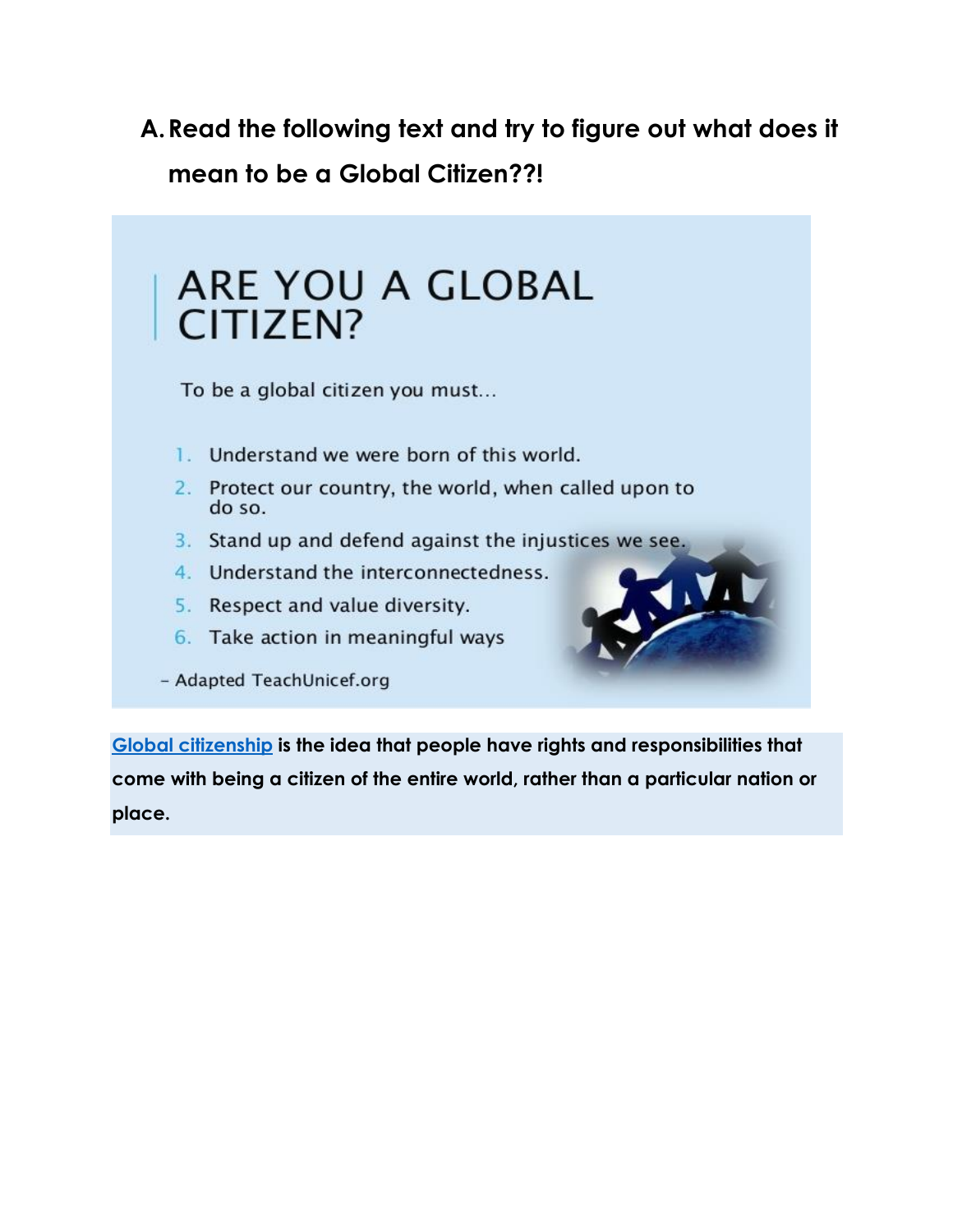**B. The colors of the Druze Star symbolize a lot about the Druze beliefs.**





 $\_$  , and the set of the set of the set of the set of the set of the set of the set of the set of the set of the set of the set of the set of the set of the set of the set of the set of the set of the set of the set of th  $\mathcal{L}_\mathcal{L}$  , and the contribution of the contribution of the contribution of the contribution of the contribution of the contribution of the contribution of the contribution of the contribution of the contribution of  $\_$  , and the set of the set of the set of the set of the set of the set of the set of the set of the set of the set of the set of the set of the set of the set of the set of the set of the set of the set of the set of th  $\_$  , and the set of the set of the set of the set of the set of the set of the set of the set of the set of the set of the set of the set of the set of the set of the set of the set of the set of the set of the set of th

 $\_$  , and the set of the set of the set of the set of the set of the set of the set of the set of the set of the set of the set of the set of the set of the set of the set of the set of the set of the set of the set of th

 $\_$  , and the set of the set of the set of the set of the set of the set of the set of the set of the set of the set of the set of the set of the set of the set of the set of the set of the set of the set of the set of th

 $\_$  , and the set of the set of the set of the set of the set of the set of the set of the set of the set of the set of the set of the set of the set of the set of the set of the set of the set of the set of the set of th

- Red symbolizes the heart and love of humanity
- Green symbolizes the farmer and the life
- White symbolizes the purity and the air
- Yellow symbolizes the sun and the wheat
- Blue symbolizes the sky and the faith

Which of the five colors is your favorite? Explain!

How do the colors of the star relate to Global Citizenship?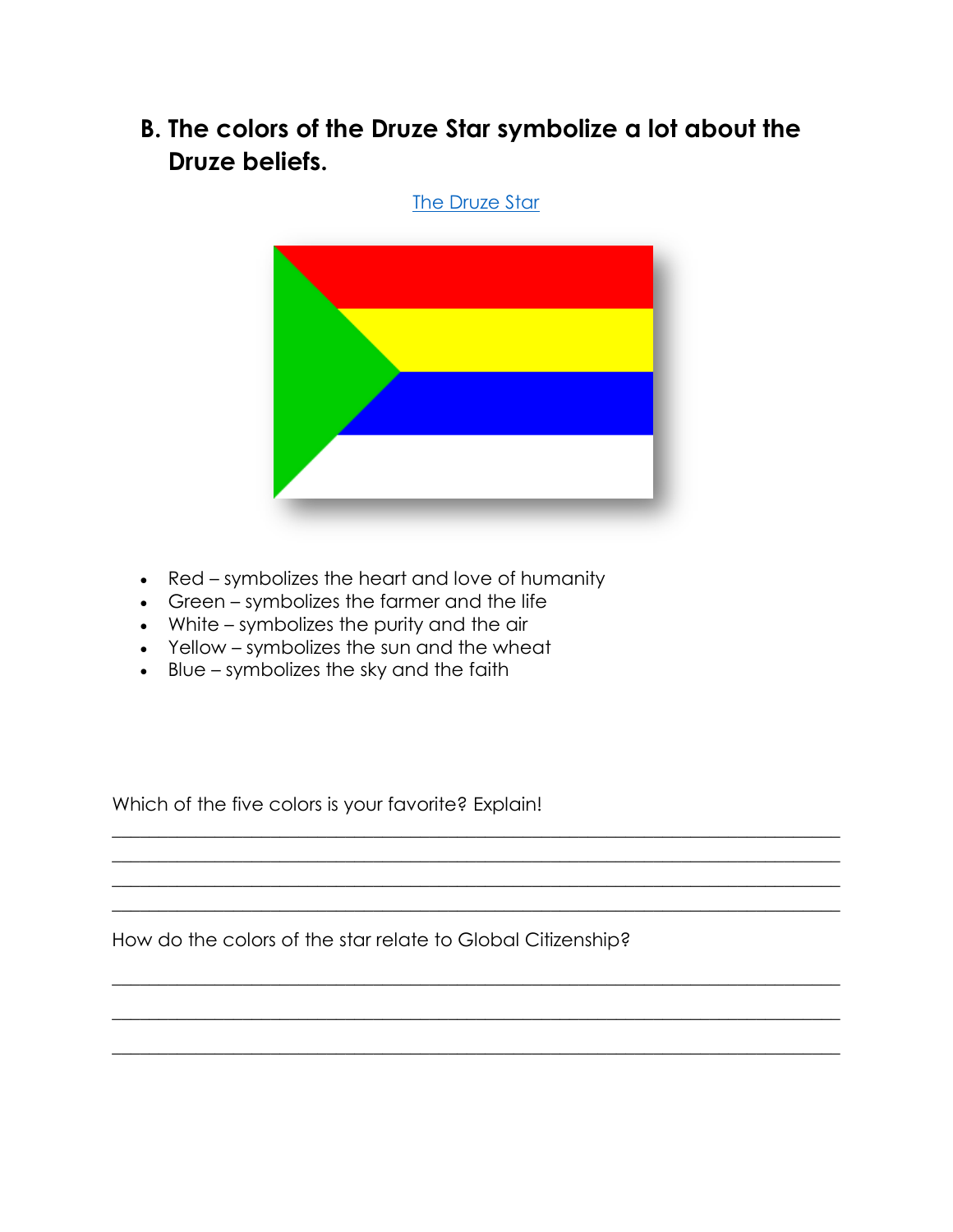# **Lexical Items:**

| <b>Band II</b>  |            |                      |                                   |                        |
|-----------------|------------|----------------------|-----------------------------------|------------------------|
| Profile         | Culture    | Thousand<br>follow   |                                   | borders                |
| Develop         | Shaped     | Item                 | step                              | equal                  |
| Local           | Respect    | organize             | must                              | race                   |
| <b>Based on</b> | Serve      | aware                | act                               | appearance             |
| Effect          | meal       | Awful                | scene                             | In common              |
| Issue           | Idea       | hospital             | bridge                            | In my way              |
| prize           | top        | surprised            | accept                            | Look for               |
| visit           | teen       | Seem                 | religion                          | Plenty of              |
| Expansion       |            |                      |                                   |                        |
| Attitude        | Skill      | Analytically         | Empower                           | Global citizen         |
| Combinatio      | Knowledge  | Ultimately           | Critically                        | Different perspectives |
| n               |            |                      |                                   |                        |
| demonstrat      | Impact     | circumstances        | adapt                             | Genuine desire         |
| $\mathsf{e}$    |            |                      |                                   |                        |
| effectively     | diversity  | Interconnectedne     | injustice                         | Take action            |
|                 |            | SS                   |                                   |                        |
| Globally        | defend     | Values               | Give back                         | Call upon              |
| homeless        | meaningful | Volunteer<br>Ask for |                                   | Engage in              |
| community       | minefield  | Unroyal<br>Red zone  |                                   | Core competences       |
| expansive       | multiple   | Uni-topian-ism       | colonial<br><b>Burial grounds</b> |                        |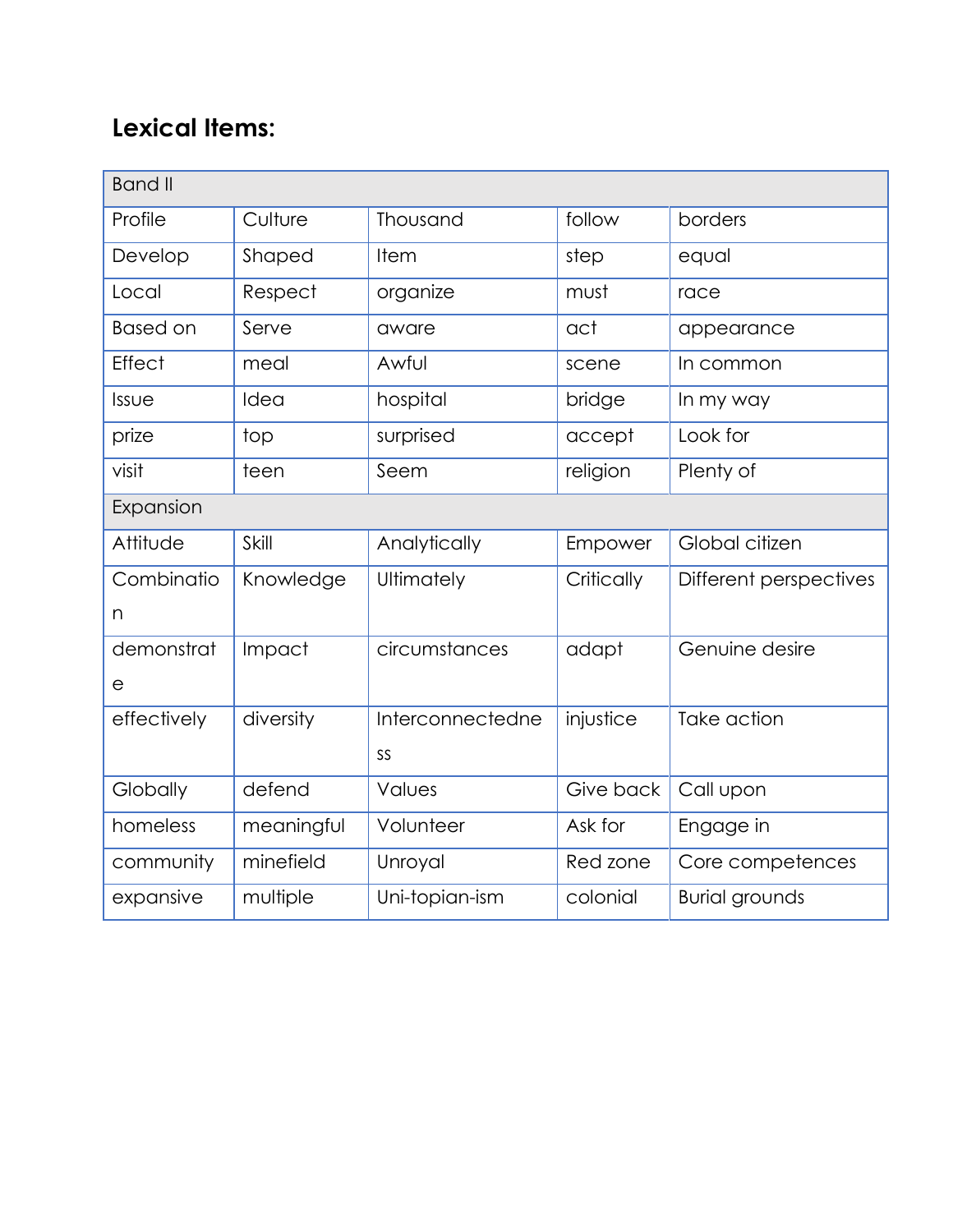Which of these lexical items are connected to the topic of global citizenship?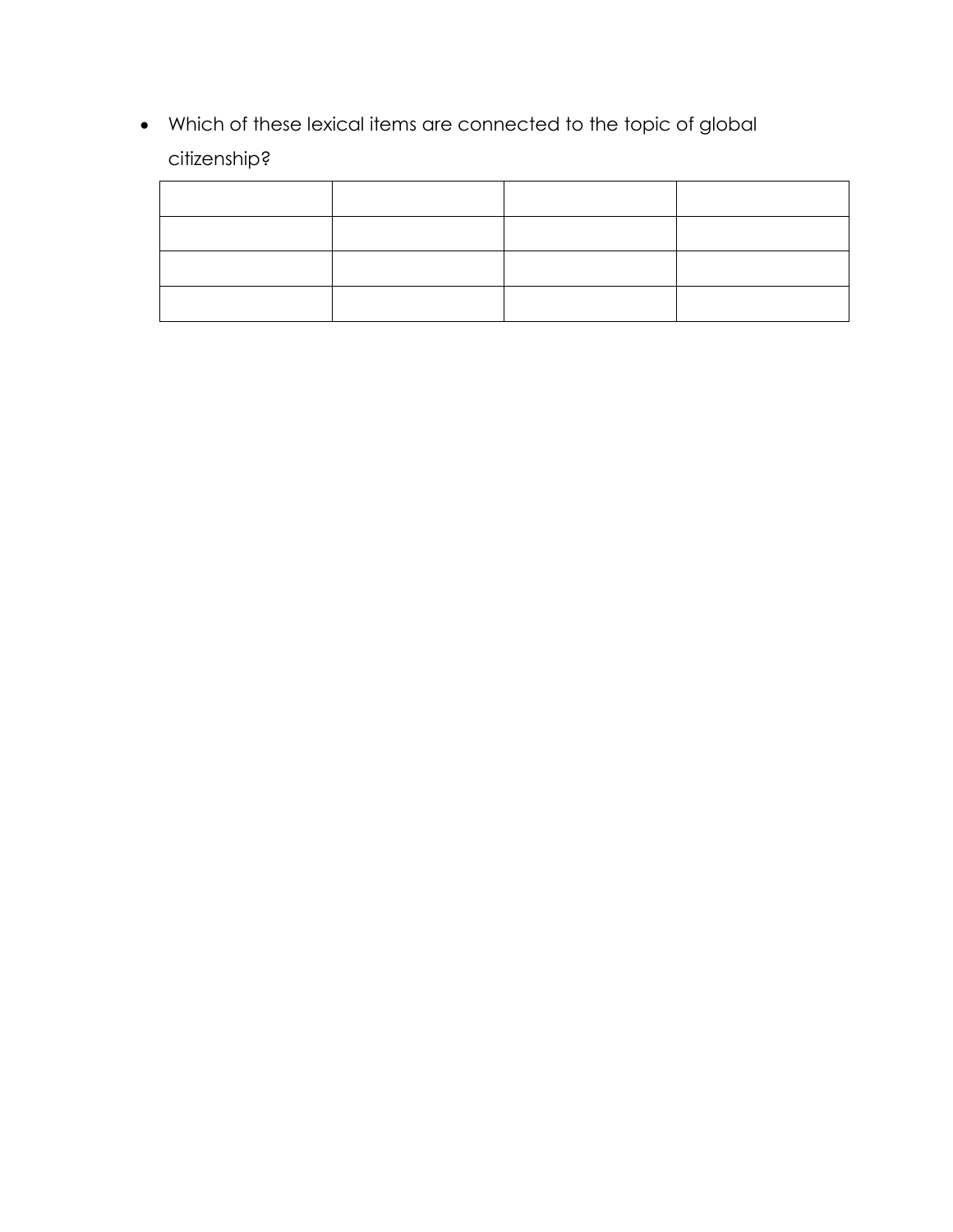Look at the picture and try to guess the connection between the topic and the items written on the girl's picture:

GC Infographic One pager.pdf

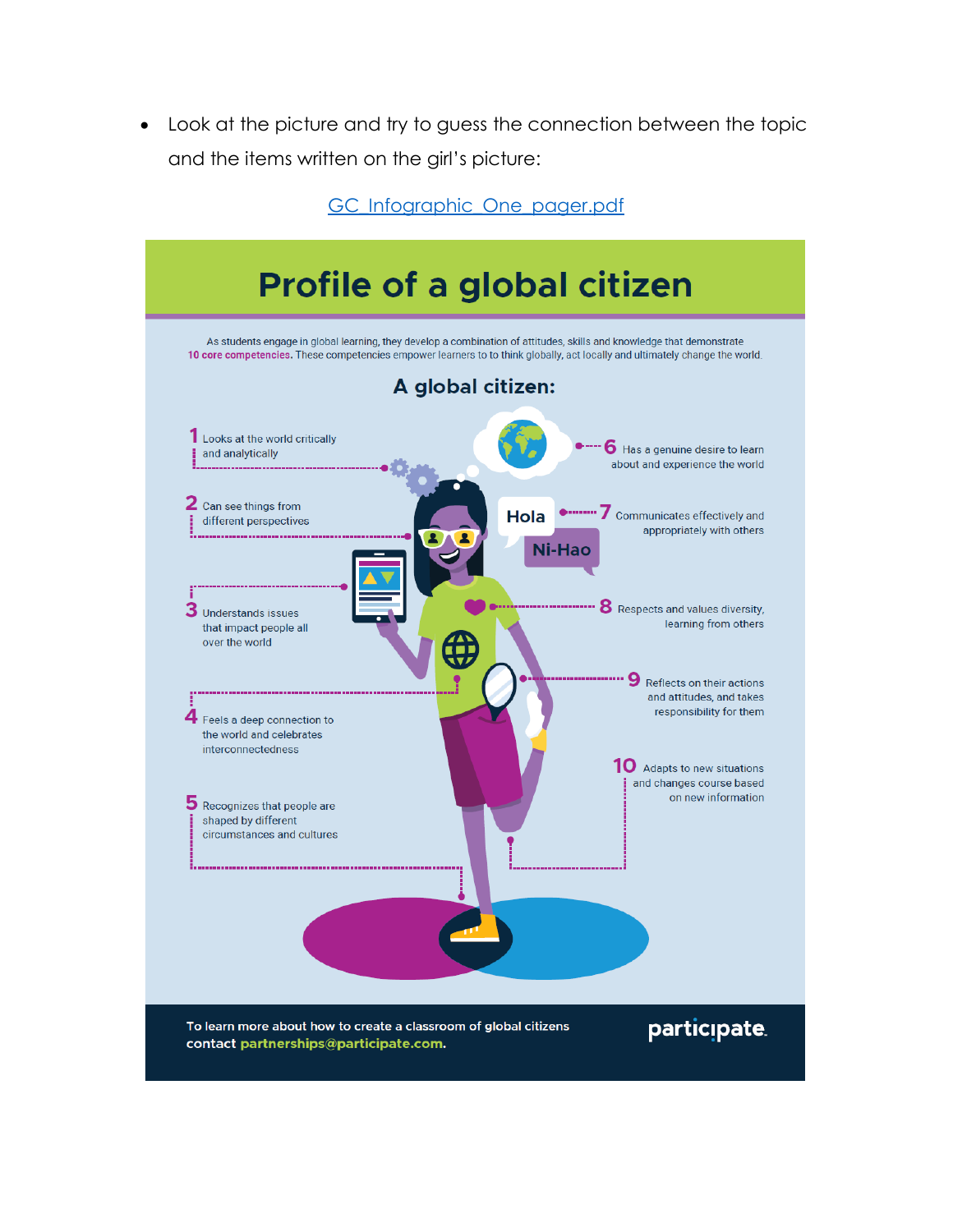1. What is the type of the text? What made you decide?

2. who is a global student? 3. List three things that a global citizen do: 4. What is the difference between globally and locally? 5. Would you like to be a global citizen? Why or why not?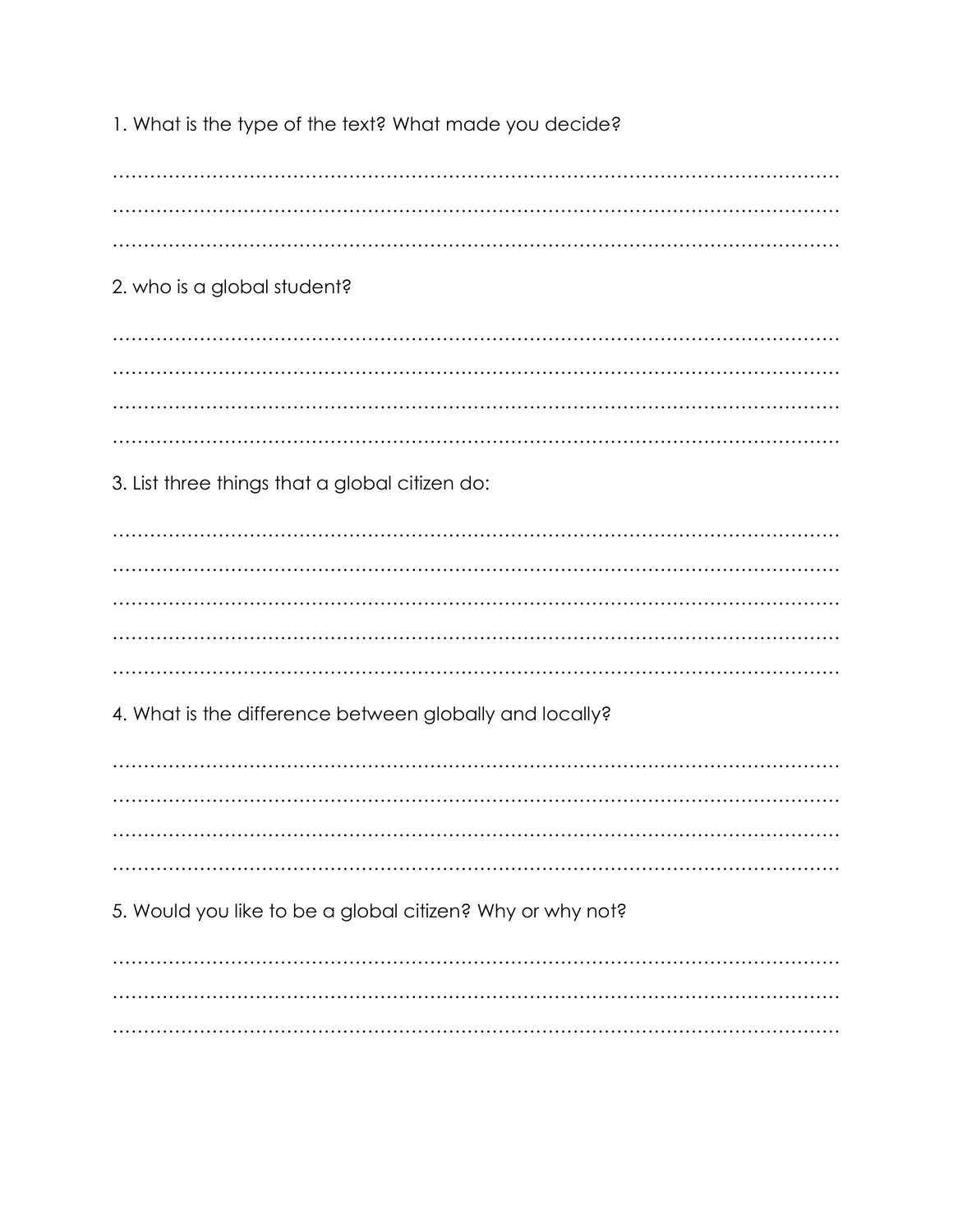6. If you want to learn more about the topic, what should you do?

……………………………………………………………………………………………………… ……………………………………………………………………………………………………… ……………………………………………………………………………………………………… ………………………………………………………………………………………………………

### **C.Writing Task:**

**Rephrasing means to rewrite a sentence differently or to express an idea or question in an alternative way, using other words to give the same meaning.**

- Choose one of the ten core competences and rephrase it (explain it) using a simpler language. Add an example or a story for your explanation to demonstrate it.
- 1. Looks at the world with more awareness:

……………………………………………………………………………………………………… ……………………………………………………………………………………………………… ………………………………………………………………………………………………………

2. Can see things from different perspectives:

……………………………………………………………………………………………………… ……………………………………………………………………………………………………… ………………………………………………………………………………………………………

3. Understand issues that impact people all over the world:

……………………………………………………………………………………………………… ……………………………………………………………………………………………………… ………………………………………………………………………………………………………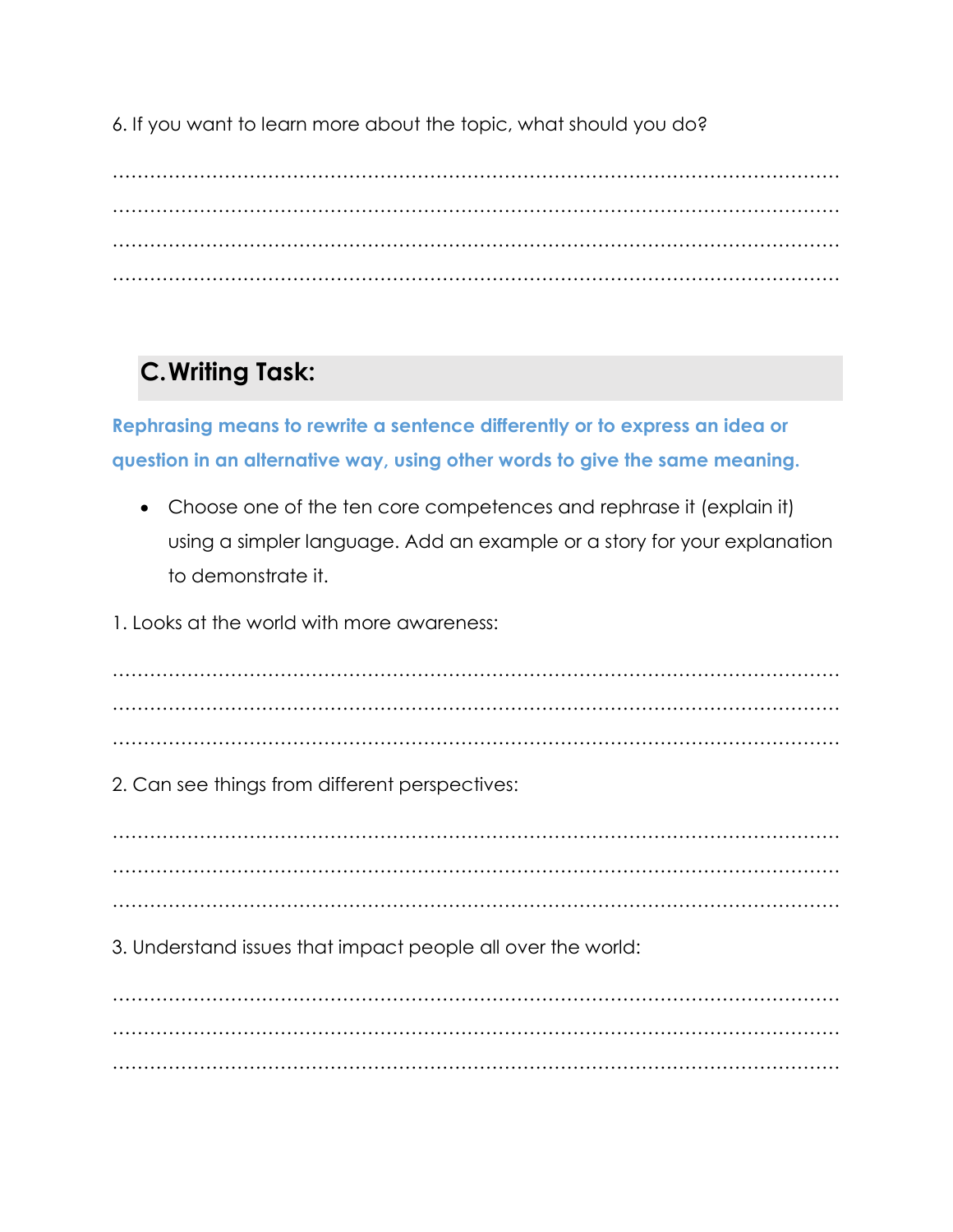4. Feels a deep connection to the world and celebrates interconnectedness:

……………………………………………………………………………………………………… ……………………………………………………………………………………………………… ……………………………………………………………………………………………………… 5. Recognize that people are shaped by different circumstances and cultures: ……………………………………………………………………………………………………… ……………………………………………………………………………………………………… ……………………………………………………………………………………………………… 6. Has a genuine desire to learn about and experience the world: ……………………………………………………………………………………………………… ……………………………………………………………………………………………………… ……………………………………………………………………………………………………. 7. Communicates effectively and appropriately with others: ……………………………………………………………………………………………………… ……………………………………………………………………………………………………… ……………………………………………………………………………………………………… 8. Respects and values diversity, learning from others: ……………………………………………………………………………………………………… ……………………………………………………………………………………………………… ……………………………………………………………………………………………………… 9. Reflects on their actions and attitudes, and takes responsibility for them: ……………………………………………………………………………………………………… ……………………………………………………………………………………………………… ……………………………………………………………………………………………………… ………………………………………………………………………………………………………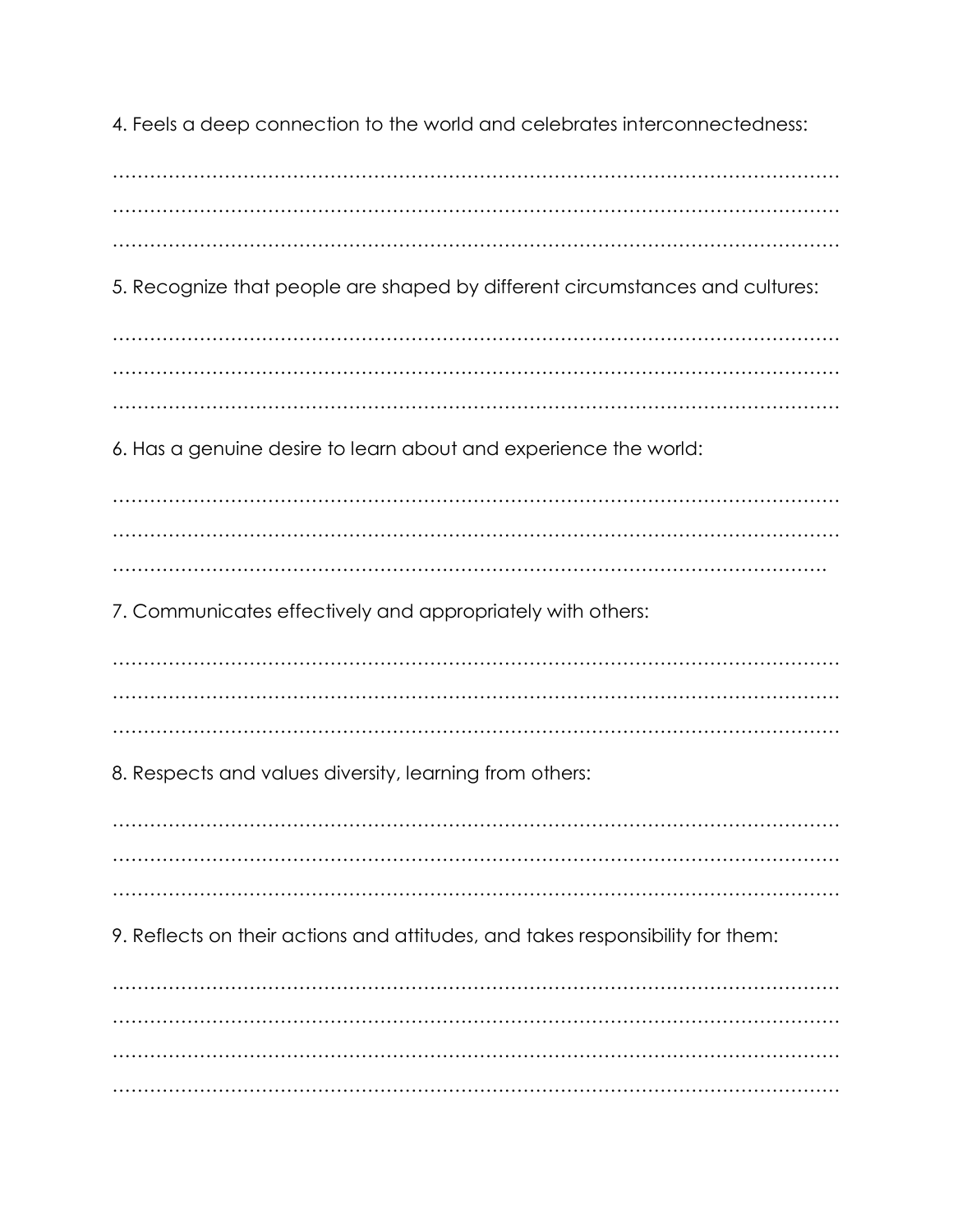10. Adapts to new situations and changes course based on new information: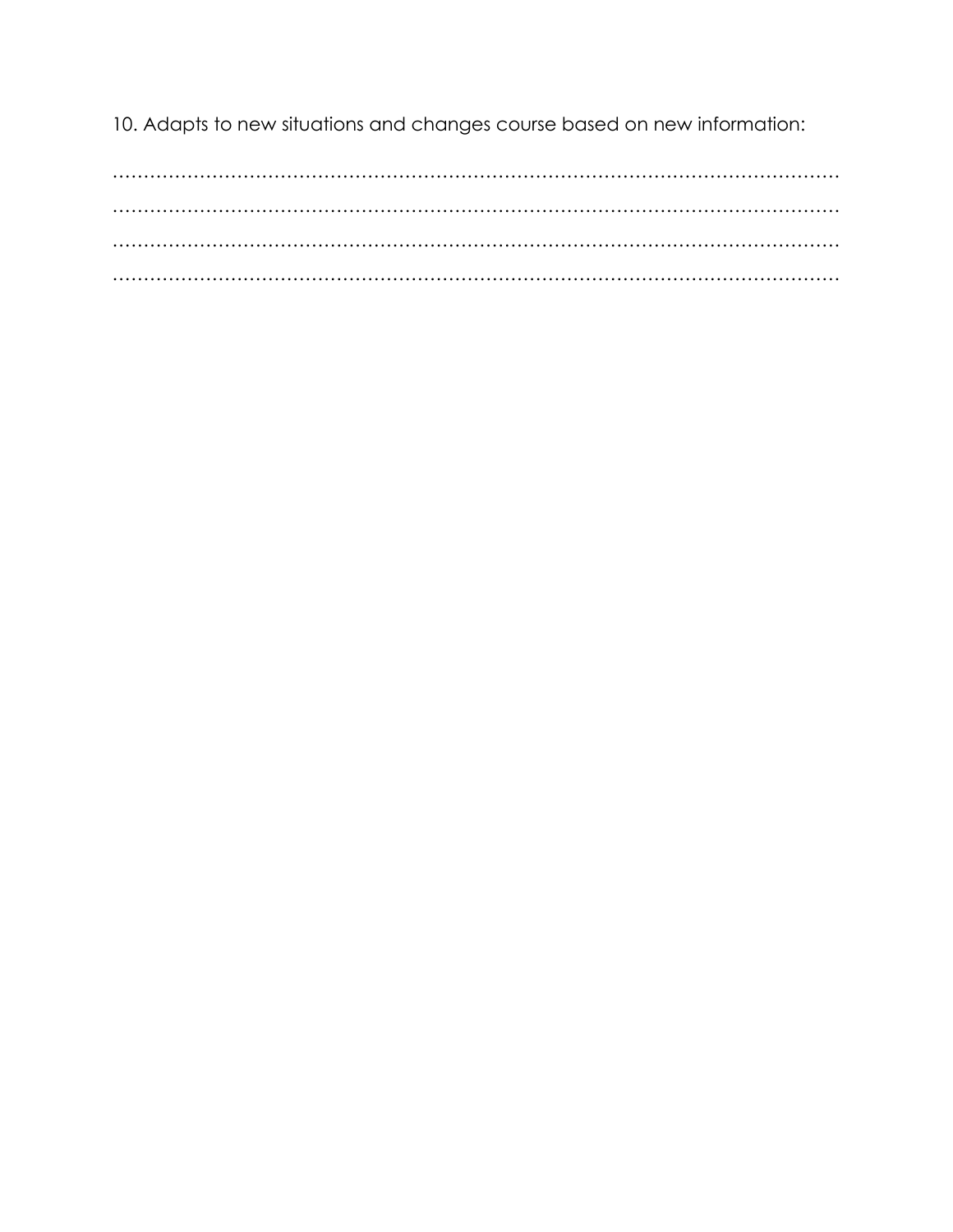**D. Look at the picture and write TWO sentences describing what it represents, and other TWO about how you can help as a global citizen!**



#### **With a partner:**

Draw a picture that represents a situation or an attitude that is related to the topic. Ask your partner to guess which global issue the drawing represents. Then write together a short paragraph describing how you can attribute to reduce it as global citizens.

Present your work in front of the class and run a short discussion.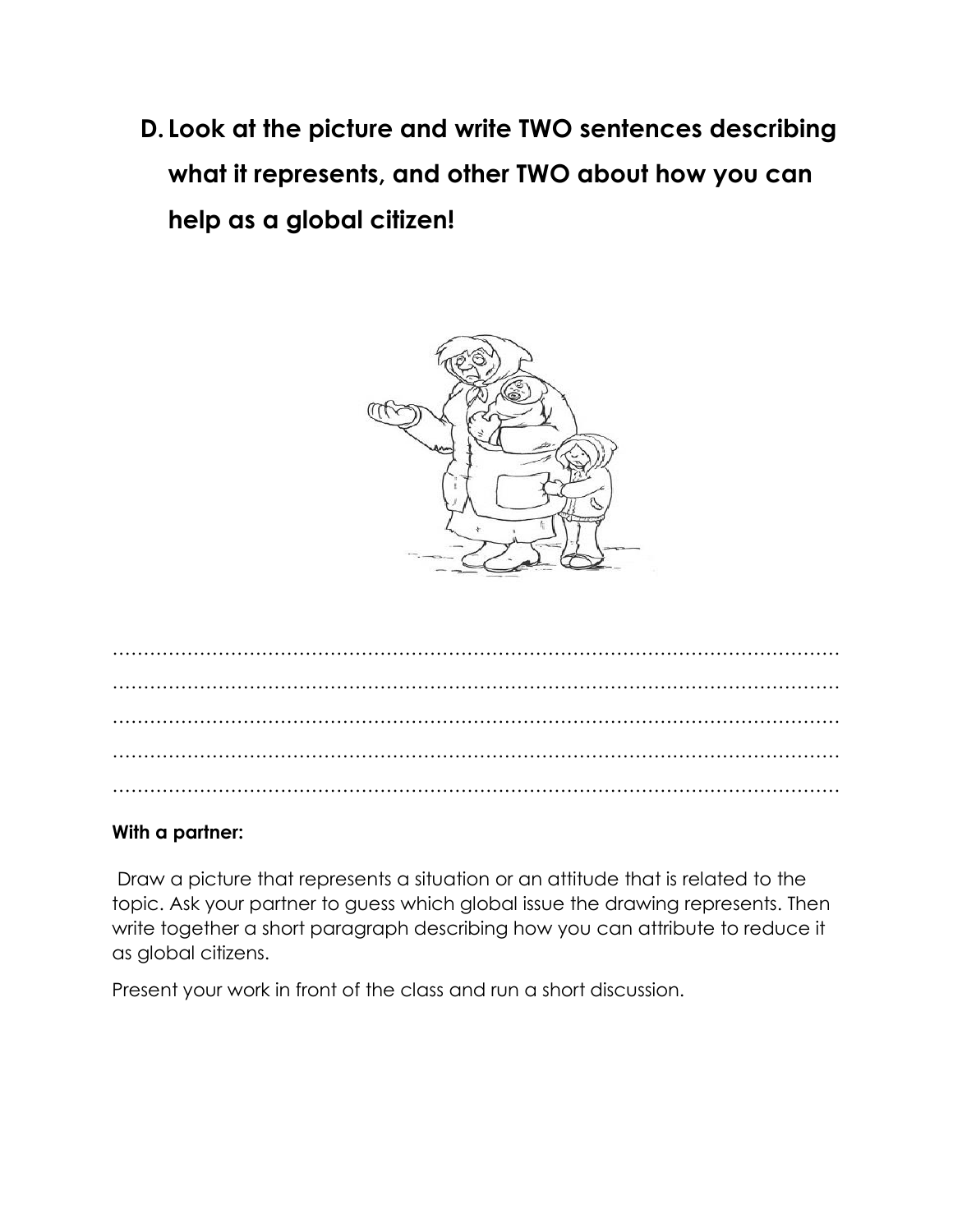**Draw Here!** 

#### **Write Here!**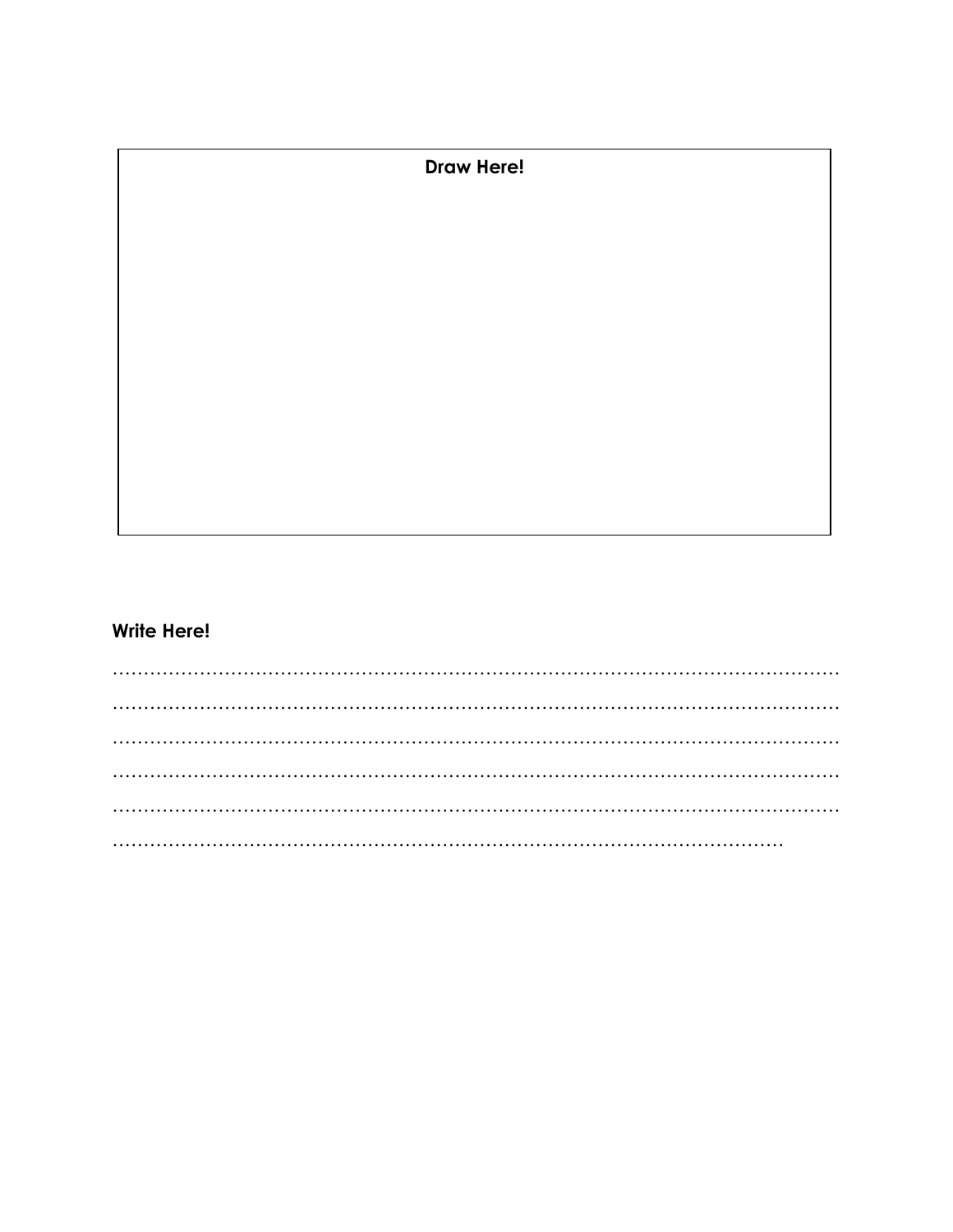### **E. Read the article. (Adopted from Way To Go Eric Cohen Books)**

### **Kristen Allcorn – A Special Volunteer**

#### **What did Kristen Allcorn do?**

In December 2006, at the age of 17, Kristen Allcorn opened a soup kitchen<sup>1</sup> to feed hungry people in her American hometown − Sedalia, Missouri. She called it the Community Café. In three years, Kristen and her team of volunteers served<sup>2</sup> more than 10,000 hot meals at the Community Café.

#### **Where did she get the idea?**

Kristen comes from a family of volunteers. When she was a young teen, she helped at a center for homeless people. Kristen loved the idea of helping people by giving them food. "I have a great family and everything I need or want, so I believe it's important to give back to the community," she said.

#### **How did she begin?**

Kristen decided that her town needed a soup kitchen. The project started with 12 volunteers. "I thought it would be this small project …," said Kristen. Then it grew and she looked for a building for the café. Kristen also went to the Missouri Food Bank to ask for food. She spoke to students at her school and asked them to work as volunteers.

#### **Why did she go to Washington?**

In 2008 Kristen went to Washington D.C. to get a prize for her good work. She was one of America's top ten teen volunteers. One of Kristen's teachers said, "She's always been the first person there to help people."

בית תמחוי / مطعم فقراء kitchen soup<sup>1</sup>

2 Served <mark>قدّموا</mark> Served 2

#### **Answer the questions.**

1. When did Kristen start the Community Café?

..................................................................................................................................

2. Why did Kristen open the Community Café?

..................................................................................................................................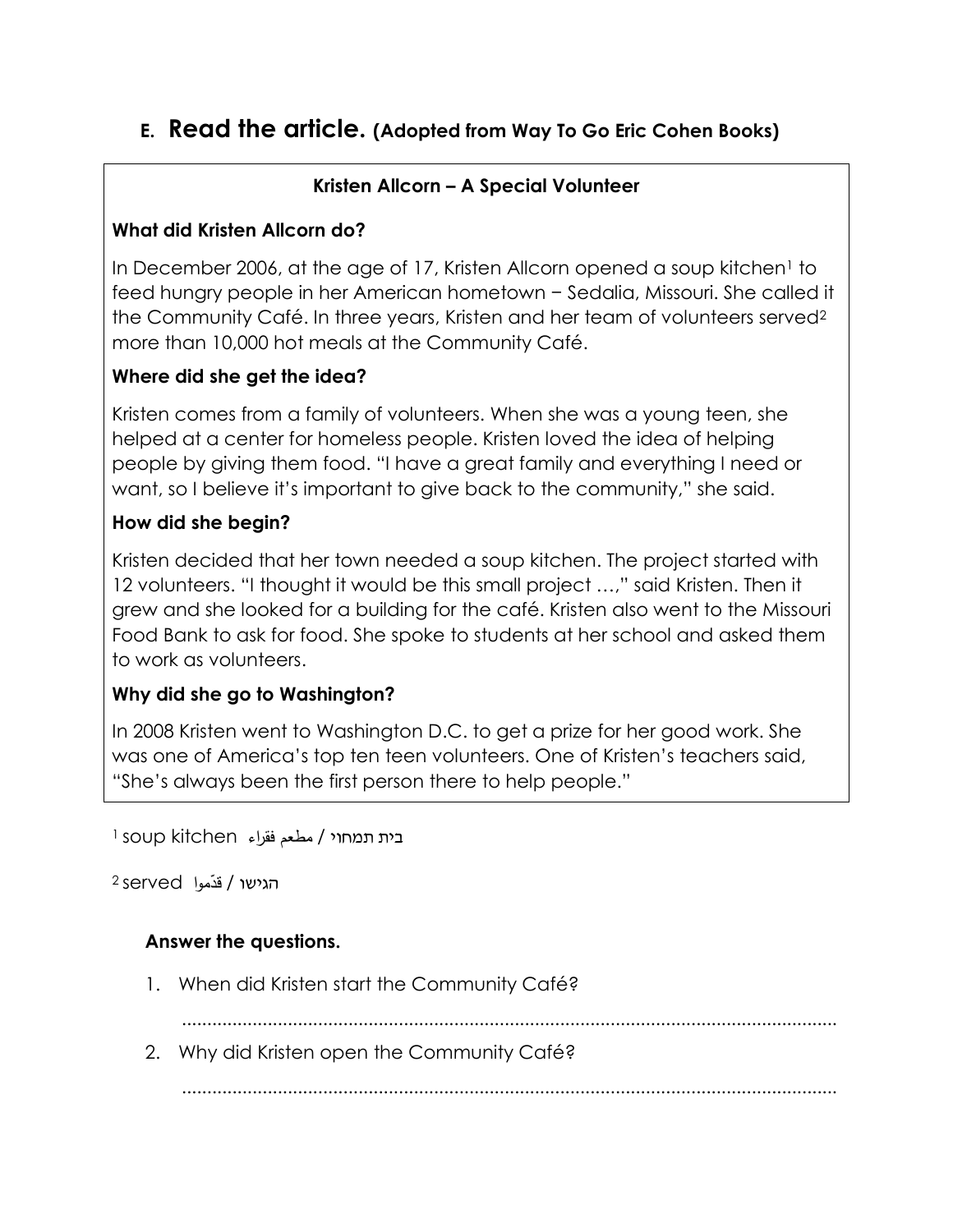- 3. Complete the sentences.
- a. Between 2006 and 2009 the Community Café gave out …………….

………………………………

- b. Kristen learned about being a volunteer from ………………….. .
	- 4. What **THREE** things did Kristen need to open the Community Cafe?
		- a. ..............................
		- b. ..............................
		- c. ..............................
	- 5. The article tells us that Kristen won a prize for her good work. Name TWO things she did.
		- a. ............................................................................................................................ b. ............................................................................................................................
	- 6. Circle the correct answer.

The article is about … .

- a. a soup kitchen in Washington D.C.
- b. how to make a soup kitchen
- c. a girl who is doing something special
- d. Kristen and her volunteers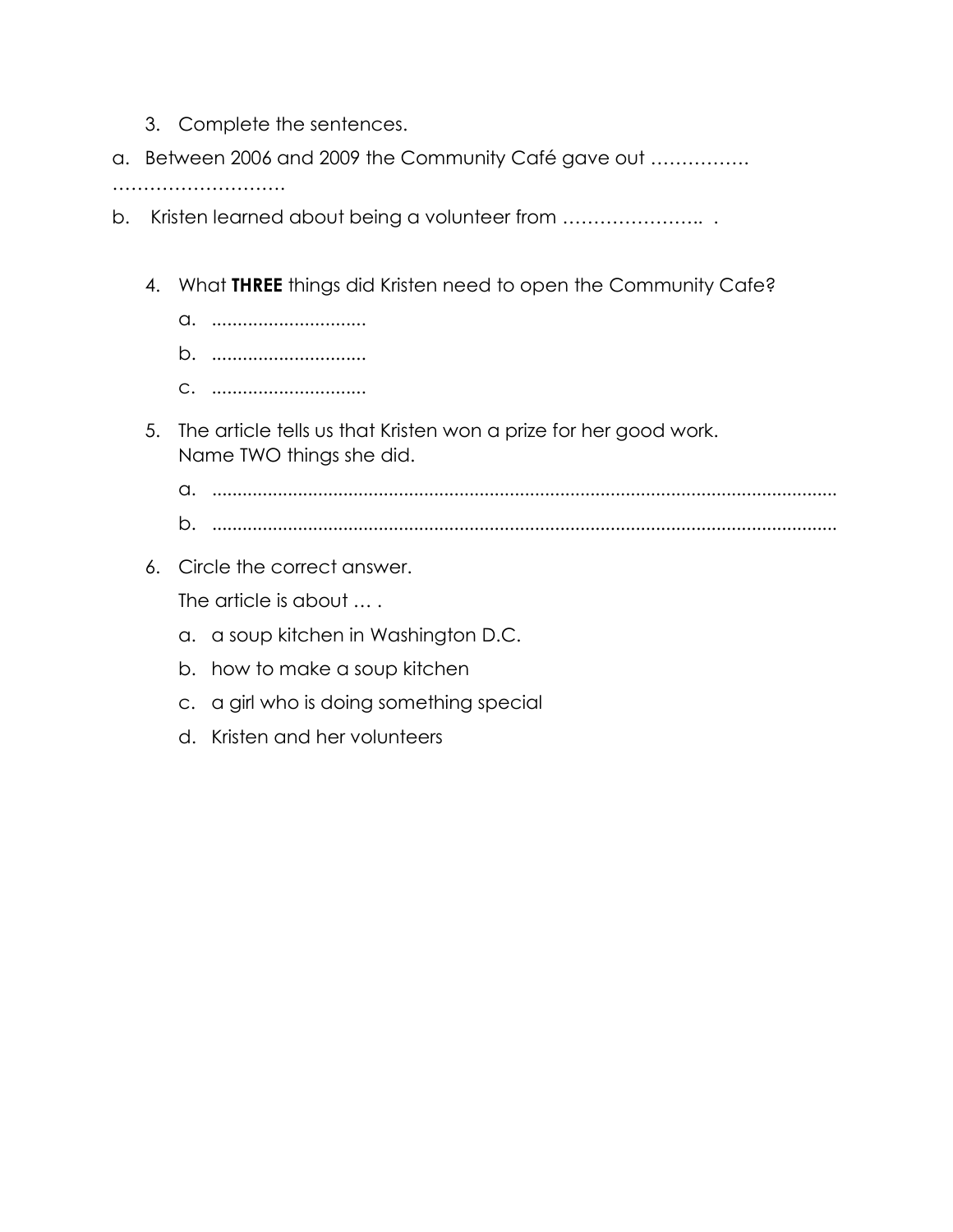### **F. Writing Task**

Think of a project that can reduce the world suffering and write a short paragraph on it. Answer the following questions to help you write a good one:

1. What is your brilliant idea about offering help?

2. What do you need for this project?

- 3. How can you get what you need?
- 4. How will your project help people and make a difference?

5. What will you get from this on the personal level?

……………………………………………………………………………………………………… ……………………………………………………………………………………………………… ……………………………………………………………………………………………………… ……………………………………………………………………………………………………… ……………………………………………………………………………………………………… ……………………………………………………………………………………………………… ……………………………………………………………………………………………………… ……………………………………………………………………………………………………… ………………………………………………………………………………………………………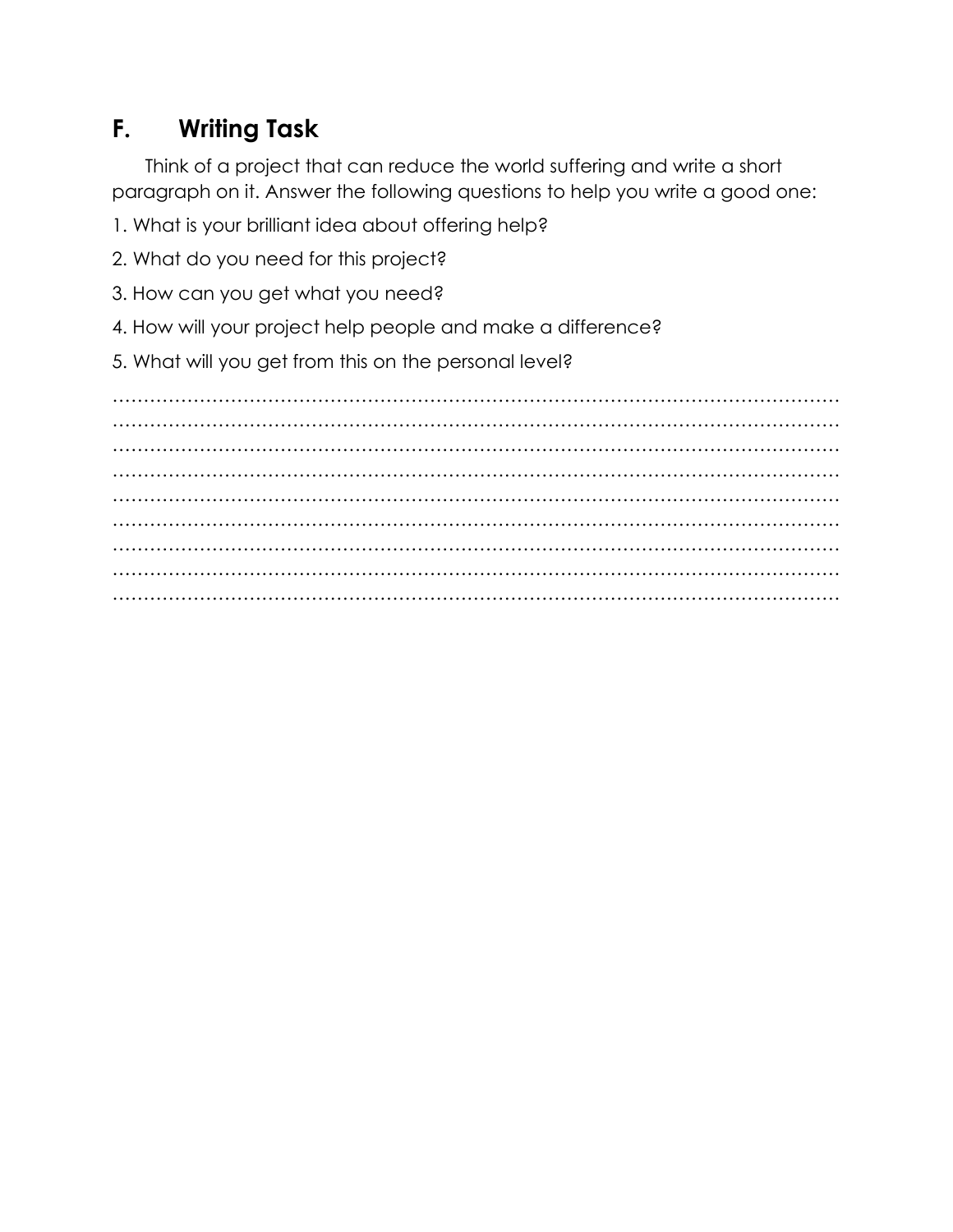### **G.Read the following poem**

Borders, Burial grounds, Colonial-ism. Got me feelin' like I need to be more expansive in my way of being. In my way I'm breathing. In my way of seeing my sisters and brothers. Differences and all. No religion has to fall. Global Citizen... Equal-ism... Uni-topian-ism... Multiple eyes of the All-ISM. We are brothers and sisters. So why we got borders and races? Burial grounds of racist faces...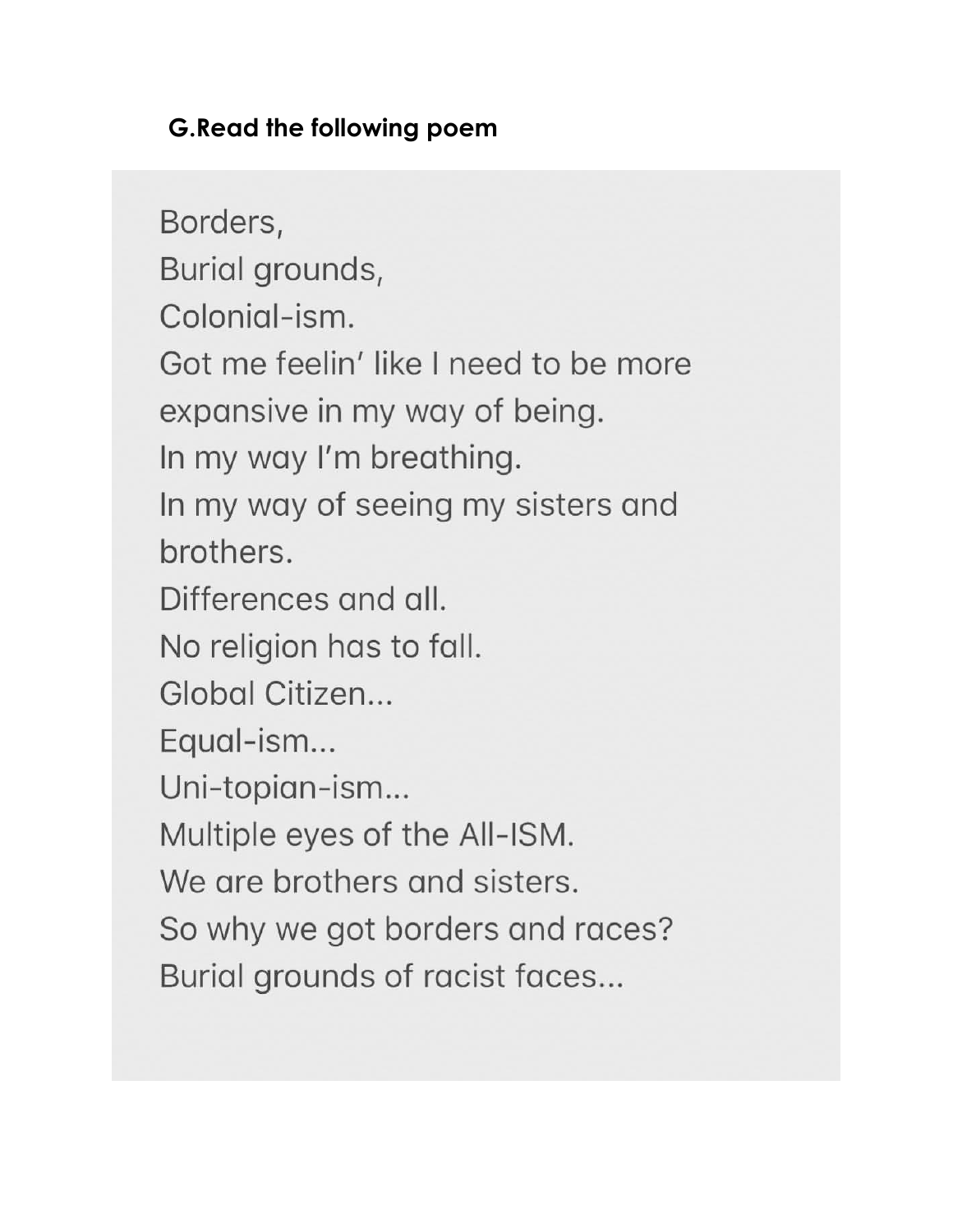| 1. What is the general idea of the poem you read?                             |
|-------------------------------------------------------------------------------|
| 2. How does the writer feel about borders, burial grounds and<br>colonialism? |
|                                                                               |
| 3. In what way does he/she want to be a global citizen?                       |
|                                                                               |
| 4. What does he/she mean by using "All-ISM"?                                  |
|                                                                               |
| 5. Write your own poem on the topic of accepting others, use rhyming          |

words: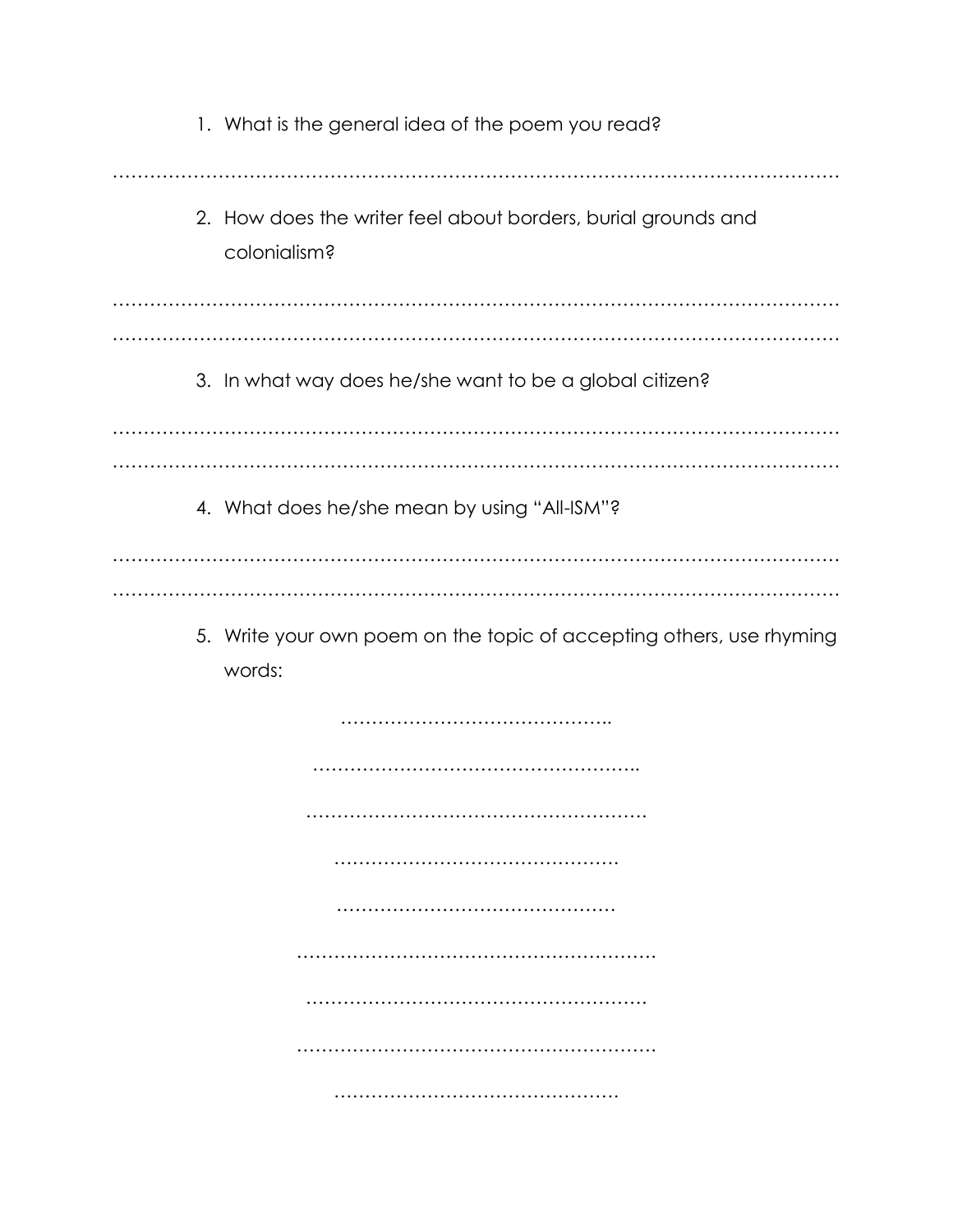### **H. Listening comprehension:**

Watch the following video and answer the questions:

#### <https://youtu.be/AcQsQAAIYH0>

Students watch the video about Princess Diana and Prince Harry in Angola removing mines from a red zone, turning it into a busy road. The students can write or discuss this initiation to contribute in others' welfare, not out of typical commitment (political or alike…), but out of human drive to spread peace and make a difference.

Suggested Questions:

1. The video talks about two famous characters, who are they? ……………………………………………………………………………………………………… ……………………………………………………………………………………………………… ……………………………………………………………………………………………………… 2. What do you know about Princess Diana? ……………………………………………………………………………………………………… ……………………………………………………………………………………………………… ……………………………………………………………………………………………………… 3. Prince Harry is following his mother's steps. How is he doing that? ……………………………………………………………………………………………………… ……………………………………………………………………………………………………… ……………………………………………………………………………………………………… 4 . How does this affect the zone they have visited? ……………………………………………………………………………………………………… ……………………………………………………………………………………………………… ……………………………………………………………………………………………………… 5. How can you relate to what Princess Diana and Prince Harry did to the topic of global citizenship? To which competence category does this belong? ……………………………………………………………………………………………………… ……………………………………………………………………………………………………… ………………………………………………………………………………………………………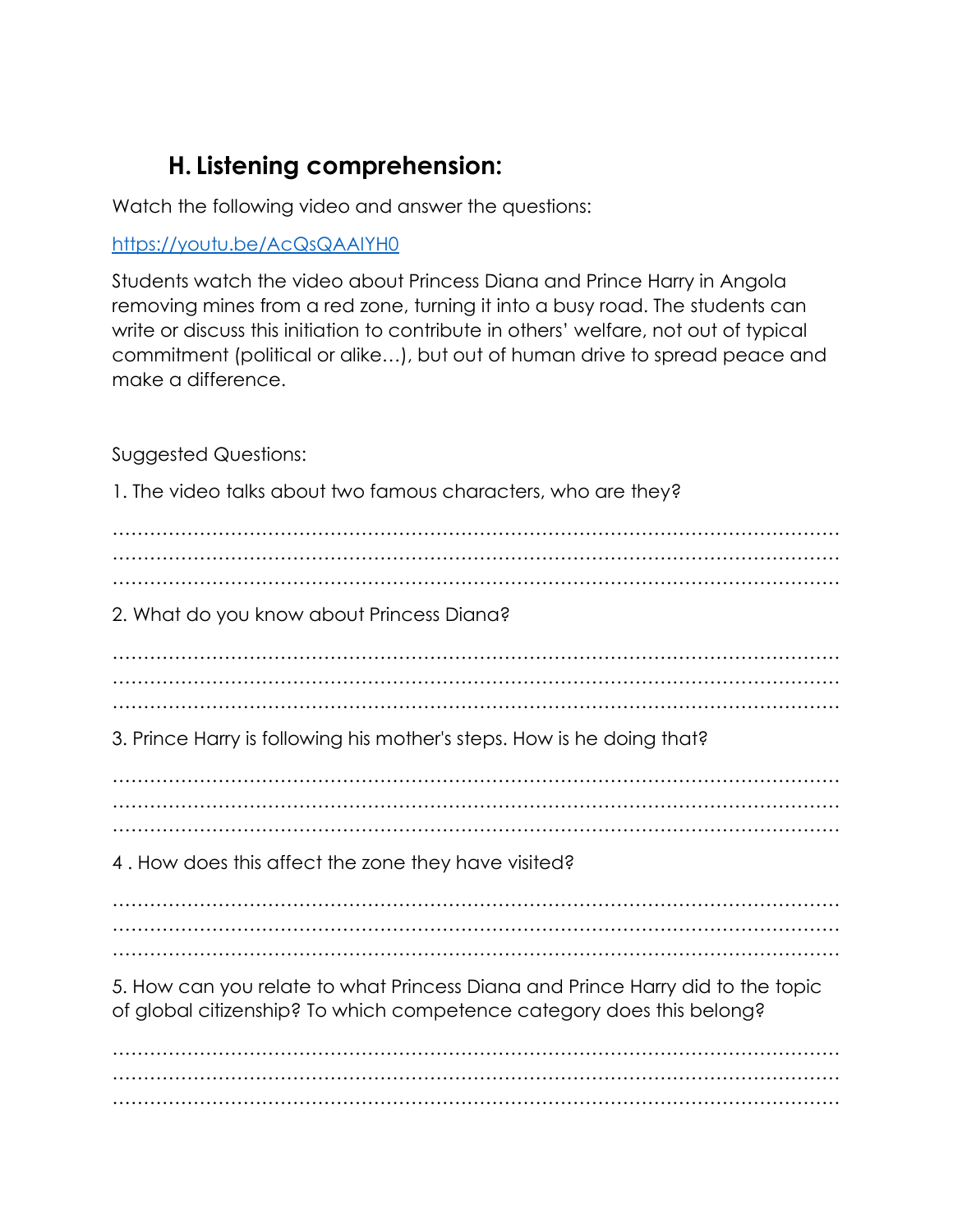6. What happened to Manuel and his cousins?

……………………………………………………………………………………………………… ……………………………………………………………………………………………………… ………………………………………………………………………………………………………

7. Write (True/False) and correct the false information.

a. Princess Diana has lived the civil war in Angola. ………………..

b. The minefield where Princess Diana walked is now a busy street.

…………………………………

c. Princess Diana visited the hospital and she looked so royal in her conduct and appearance. ……………..

## **I. Activity**

• In groups of five, build or form a frozen scene (like a shot) on a global issue or crisis (i.e. racist conduct\*, unfair attitude\*, prejudice situation\*… etc), and present it in front of the class.

تصرف عنصري :conduct Racist

Dnfair attitude: موقف جائر

حالة تنم عن تحامل :situation Prejudice

- Other students have to guess what the sceneis about, explain what they see, and then they have to make some changes in the scene (move the mute actors in the scene) in order to turn the scene into an accepted and human situation, so that we can get global citizens in the end.
- Have an extended discussion, or a mini debate on the topic.
- Sum up the activity by writing a motto related to the scene on a big poster, and put it up in the class English corner.